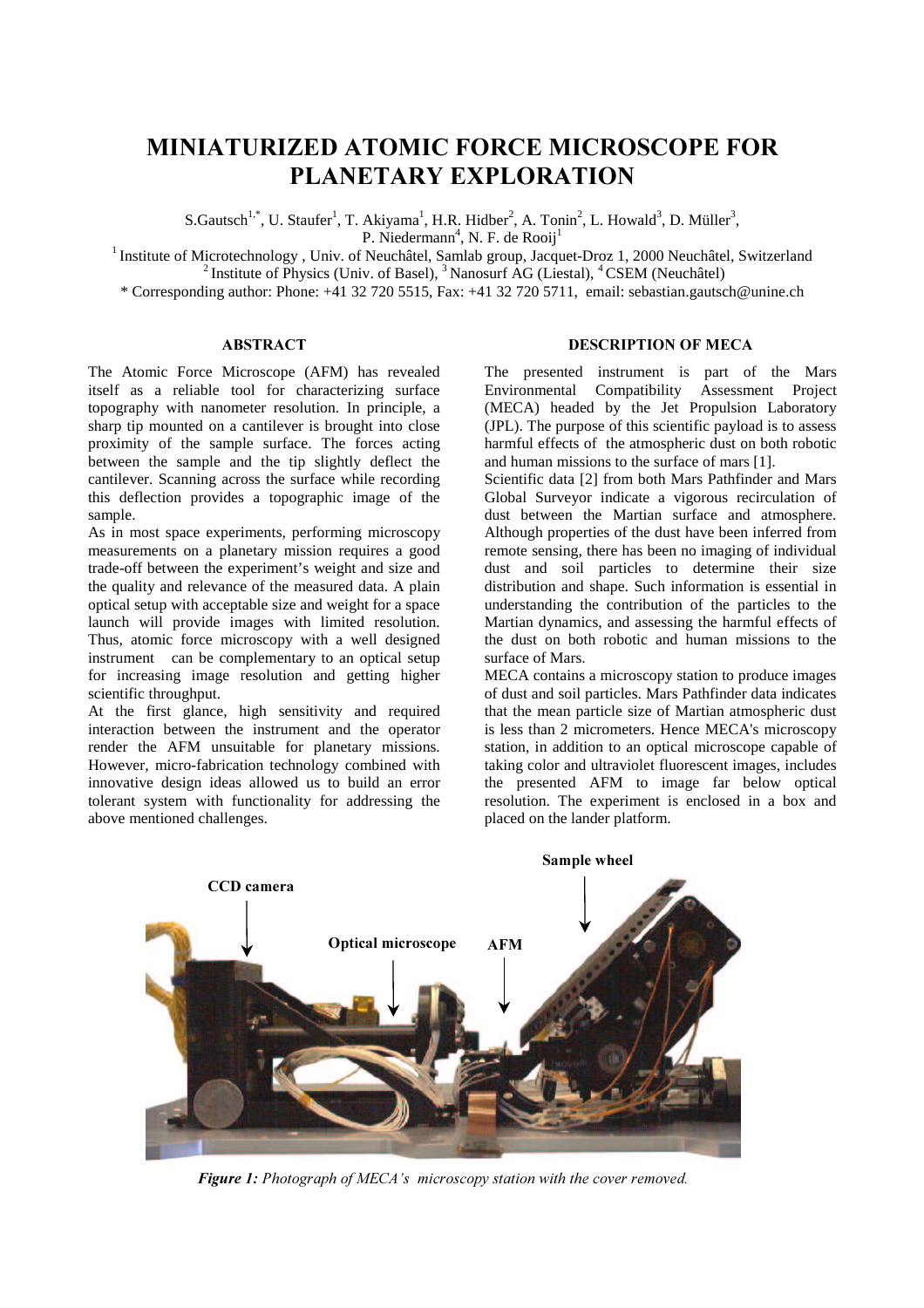Delivery of the dust samples is achieved by an external robotic arm which is part of the lander's platform equipment. It will be capable of taking surface and subsurface samples. A sample handling wheel with 69 substrates is enclosed in the MECA box. A small slit located on the top of the box will reveal only a segment of the wheel. The dust delivered on the exposed substrates will be brought in front of the microscopes by performing a rotation and translation of the wheel. Since the composition of the dust is not precisely known, a set of 7 substrates with different hardness and adhesion properties (magnetic, conductive or non-conductive) will alternately populate the wheel. Figure 1 shows a photograph of the microscopy station with the described sample handling system.

In addition to the microscopy stage, MECA is equipped with other experiments incorporating chemical sensors for measuring PH, redox and conductivity of soil-water mixtures. An electrometer will be able to monitor electrical fields and tribo-electric charging during robotic arm operation. Adhesion and abrasion plates directly exposed to the Martian atmosphere and imaged by a camera fixed on the robotic arm will allow investigators to evaluate degradation of materials.

## AFM WORKING PRINCIPLE

Like all other scanning probe microscopy (SPM) methods, AFM relies on a miniaturized probe scanned across the surface of a sample within very close distance to it. At each point on the sample, a certain physical signal is measured, and finally reconstructed in a computer point by point. The AFM uses a sharp tip at the end of a soft cantilever to probe the surface. The forces acting between the tip apex and the sample surface are detected by measuring the deflection of the cantilever. This is usually done by measuring the varying deflection angle of a laser beam on the cantilever.

In constant force mode, the bending of the cantilever is kept at a constant value while scanning over the surface. This is done by the scanner which in addition to performing the X and Y motion, controls and measures the Z deflection by a closed loop system. In most cases, the scanning principle relies on piezo-electric deformation of a tube on which high voltages are applied.

Alternately, to the constant force mode, the cantilever is excited at its resonance frequency. The resonance is detuned when exposed to the force gradient above the sample surface. This signal produced by the deflected laser beam can be used for imaging the topography of the sample in a comparable way as the lever bending in the constant force mode. This technique is sometimes called tapping mode [3] as the tip apex is in intermittent contact with the sample. It has the advantage that lateral forces between the tip and the sample are minimized.



*Figure 2: Front view of the electro-magnetic scanner with PRYQuarted AFM chip. Wire-bonded connections link the silicon Figure 10 the flex-print that comes out on the side of the vcanner* 

#### **INSTRUMENT DESCRIPTION**

The instrument consists of three distinctive parts: A micro-fabricated AFM sensor chip with eight cantilevers, an electromagnetic scanner and the controller electronics. The AFM chip is mounted on the moving part of the electromagnetic scanner which provides the X and Y motion and controls the vertical Z-motion (figure 2). All necessary connections to drive the scanner and to read the signals on the sensor chip are wired to the electronic board through a flex-print.

#### CHIP DESIGN

Maximum functionality was transferred to the microfabricated silicon chip of the AFM (Figure 3). First, a stress sensor is integrated into the micro-fabricated silicon cantilever. Second, means for exchanging blunt tips or broken cantilevers is provided through the use of a cantilever array. Third, diamond was incorporated as a low-wear material for selected tips in the array. Through this concentration of functionality into the microfabricated component of the instrument, constraints could be relaxed for the other mechanical subsystems.

The cantilever deflection is measured by means of implanted piezoresistors in a Wheatstone bridge configuration [4]. A special reference resistor is incorporated on an ultra-short cantilever for compensating thermal drifts. This reference cantilever is protected against mechanical damage by a surrounding, rigid safety bar. The use of piezo-resistive detection instead of laser beam deflection is an important gain of weight, space and ease of operation since no optical alignment is needed.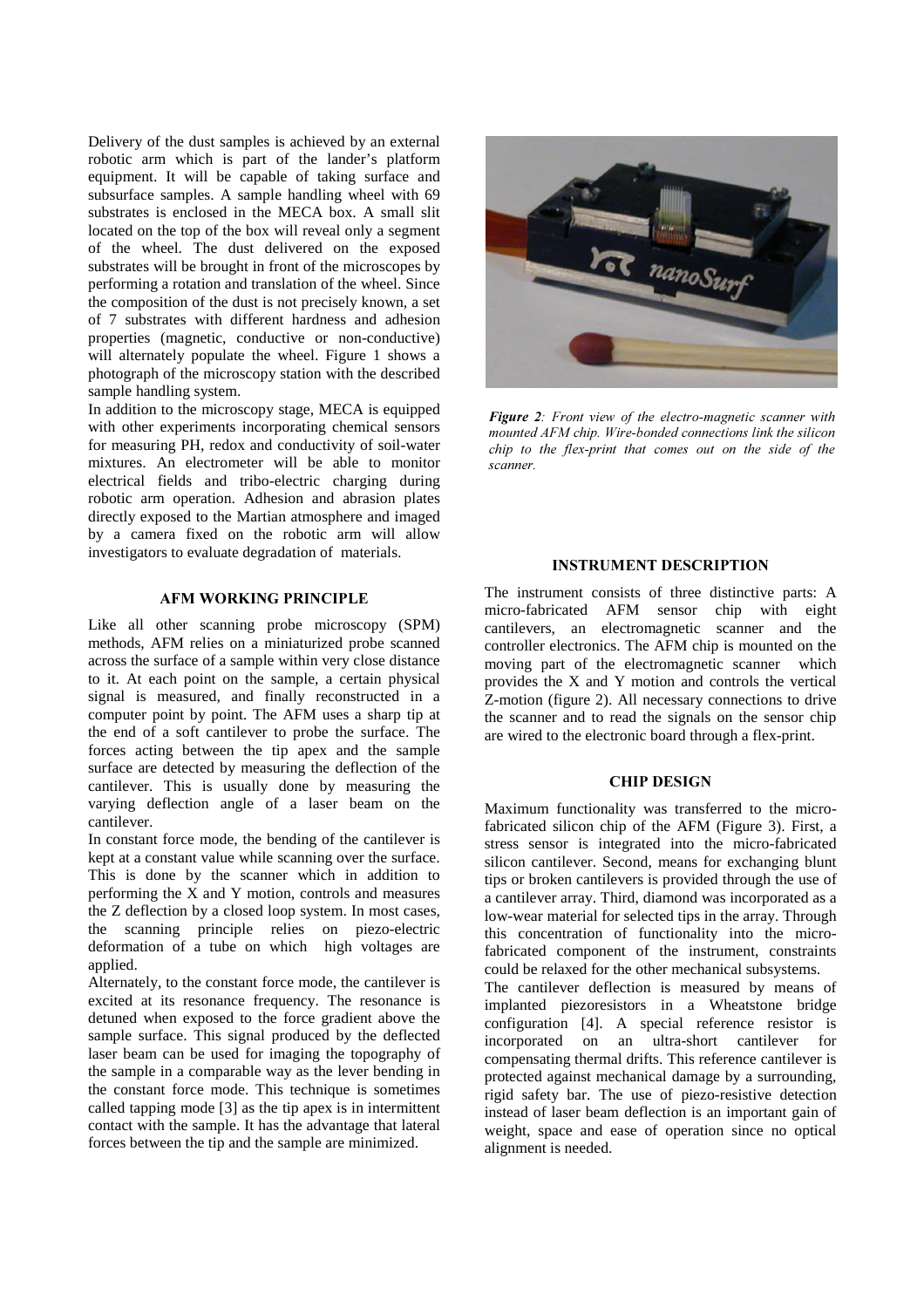

*Figure 3: SEM image of the AFM chip. 8 cantilevers and tips are located at the edge of support beams. Integrated piezo-<u>Z resistors for deflection sensing have been implanted onto each*</u> *F Cantilever. A reference resistor implanted on an ultra-short F Cantilever and surrounded by a safety bar will compensate thermal drifts.* 

Electrical isolation between the resistors and the cantilevers is achieved by reverse biasing the pnjunction formed between the p-type resistors and the ntype bulk of the cantilever. This limits, to some extent, the range of usable tip-potential which can only be applied via the cantilever. It is expected that in the dry Martian atmosphere, electrostatic forces between the sample and the tip will be present. The ability to change the tip potential is therefore important to, at least partially, compensate for these forces and, hence, identify them.

Broken tips will be permanently removed by means of a cleaving tool. Therefore the AFM-chip features eight cantilevers for redundancy. The piezoresistors on these cantilevers are contacted by wire-bonding and can be individually addressed via an external multiplexer.



*Figure 4. SEM image of the cleaving edges produced when breaking off the thick support beams for a cantilever exchange. The electrical paths for contacting the piezoresistors are visible on top of each beam..*

The AFM-chip is mounted on the scanner with two tilt angles relative to the substrate plane to ensure that only one tip at a time is in the lowest, imaging position. The cantilever tips are alternately equipped with monolithic silicon tips and CVD molded diamond tips.

The whole chip has a width of 2.6 mm. A simple breaking of the cantilevers for exchanging blunt tips will not be sufficient as the edge of the chip at the first cantilever would touch the sample when measuring with the last few cantilevers. Therefore, the latter reside on rigid support beams rather than on the bulk of the chip. It is this support beam that is cleaved-off for cantilever removal. Figure 4 shows a SEM image of the cleaving edge produced when breaking the support beams.

The space between two support beams, which have the full wafer thickness, is about 90µm. Therefore, the standard KOH etching technique cannot be used for bulk-machining the AFM-chip and must be replaced by anisotropic, deep reactive ion etching (DRIE) [5].

# **SCANNER DESIGN**

The key properties for the AFM scanner are, as for the silicon chip, small size, low power consumption and shock resistance. Earth-bound AFM designs normally utilize piezo-ceramic actuators for this purpose. Piezo elements which deliver enough stroke are rather bulky or brittle. Driving voltages of over 100V are typically needed for this scanning technique.

Within our design three electromagnetic actuators placed in a triangular configuration are employed for moving the sensor array in three dimensions. Each actuator consists of an electromagnetic coil and a spring-suspended permanent magnet (Figure 5). The coils are driven by current sources. Passing a current through a coil will attract or repel the magnet and move the platform in a linear manner. The low driving voltages of less than 15V avoid arcing within the Martian atmosphere  $({\sim}$  7mbar CO<sub>2</sub>). The robust electromagnetic scanner weights 15g and has an overall size of 12mm x 18mm x 24mm.



*Figure 5: Schematic view of the scanning principle. 3 P Dignets are placed in a triangular configuration and attached to a spring-loaded platform. A coil is placed under each magnet. By supplying the right currents to the coils, one F Can describe a linear motion in x, y and z at the sensor array position.*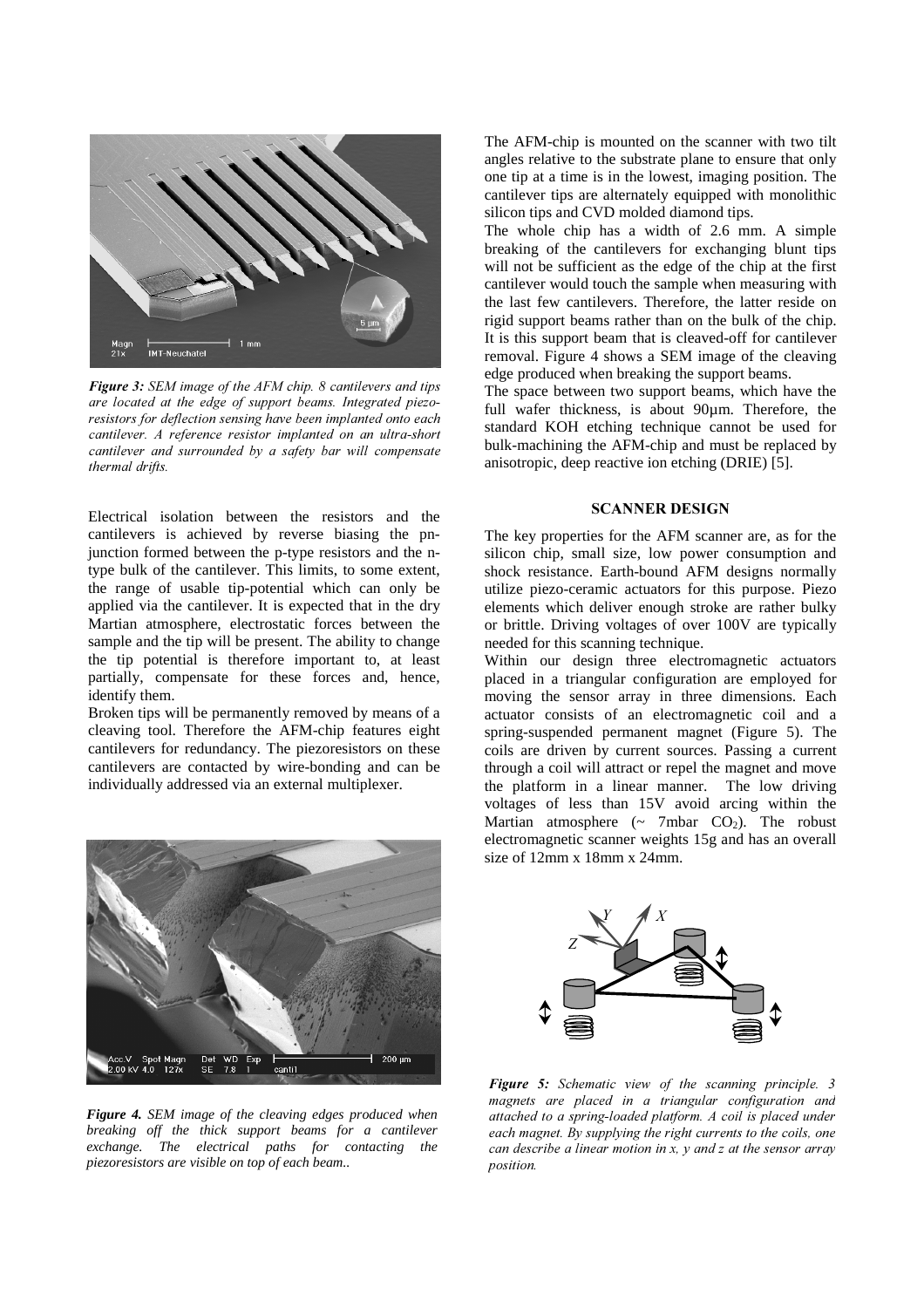#### ELECTRONICS DESIGN

The electronics consist of modules to address the different functional tasks of the AFM. An amplifying circuit is used to measure the resistivity change of the piezoresistor integrated on the cantilever. A multiplexer allows switching between cantilevers. The amplified deflection signal is converted to numeric information. It is used for the digital feedback circuit for constant force operation in static mode. The scanner motion is also digitally controlled in order to easily adjust the scan-size and orientation. Three DAC (digital to analog converter) circuits convert this information and drive the current sources for the scan-coils. For dynamic mode operation, a direct digital synthesizer (DDS) is used as a frequency generator to vibrate the cantilever. To detect the resonance frequency of a cantilever, a phase locked loop circuit (PLL) is used. All logic circuits are realized in two field programmable gate arrays (FPGA). The heart of the electronics is a dedicated microcomputer system. On power-up, the required measurement software is automatically downloaded from the lander computer. All communication between the controller and the lander computer is done through a serial interface. This architecture simplifies interaction with the lander and assures a great autonomy of the AFM: the lander simply request the AFM to take an image.

On Mars the solar radiation and bombardment with heavy ions is much less shielded than on Earth. If a heavy ion hits a register cell, the stored information is likely to be falsified. Such data corruption is called single event upset (SEU). To secure the data in such a case, a triple voting circuit has been implemented (Figure 6). Each data bit is stored in 3 independent registers and checked by a voting cell. The output of the voting cell always reflects the majority of its inputs. All important register cells in the programmable logic chips are implemented in this way. With such a design rule the failure rate can be reduced by a factor between 1'000 and 10'000.



*Figure 6: Illustration of the triple voting scheme. Even if Riandon Rial <i>Die three register cells has a falsified bit induced by a heavy ion impact*, *the voting cell will still transfer the correct information..* 

A more severe, hardware failure due to irradiation is called single event latch-up (SEL). It can occur in certain CMOS chips, if a conducting path is opened between a power line and ground by a sudden ionization due to heavy ion impact. A high current will flow through this path and destroy the CMOS chip by overheating. To prevent these SEL from harming the electronics, a protection circuit has been implemented. It constantly measures the current consumption on all power lines and immediately shuts down the power if the current increases too much. A short time later, the power is switched on again and the board reboots to its normal function.

## **AUTONOMY OF THE AFM**

Commands to operate the AFM can be sent to Mars only once every day. No direct interaction with the instrument is possible since the delay is of about 8 minutes. This restriction significantly influences the measuring protocol and the software that runs the instrument. Autonomous operation concepts had to be developed to meet these requirements.

The command dictionary of the AFM consists of several block level commands. Basic initializing sequences and health checks for contact and tapping mode prepare the instrument for an approach. Imaging commands specify a series of arguments like the image-size, the scan-speed and several feedback-loop settings. During imaging, the status of each scan-line is analyzed to assure good quality of the image.

A high-level command will be implemented to permit a smarter imaging. A pre-scan sequence maximizes the image-size to stay within the dynamic Z-range of the scanner. As the topography of the sample is not known, this procedure will prevent a tip crash when scanning a too large area. A first image will then be taken with the determined scan-size. A smart-zoom sequence will analyze the information of the first image by using the JPEG compression algorithm already present on the lander computer. Choosing the least compressible subarea as target for the next image will prevent from zooming into a sub-area with no information. The smart-zoom sub-routine can be repeated several times and a set of sub-sequent images will be generated.

The development of the software is based on a good knowledge of the instrument under different conditions. Several error cases have been encountered during characterization. Fault detection and possible recoveries have been implemented in the software to face these problems

# **SCANNING TECHNIQUES**

The most challenging issue is to perform AFM measurements of loose particles. The lateral tip to particle interaction might be too high to define the particle structure without pushing them around.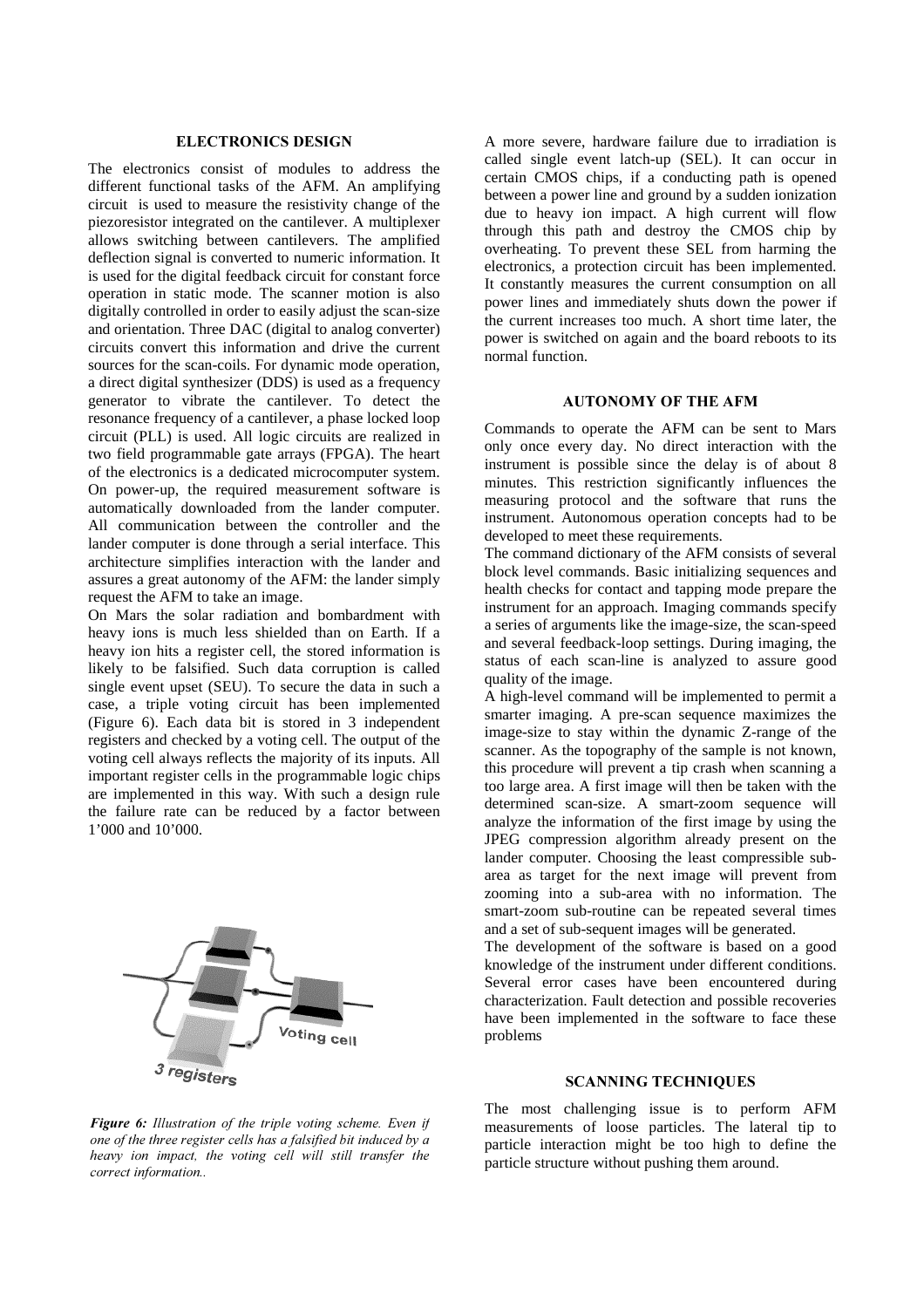Later, during the actual mission, the Martian dust will be poured onto the substrates, leaving them attached just by surface adhesion forces. The dry, cold atmosphere on Mars will contribute to the fact that these forces will be very small. Since the composition of the dust is not precisely known, a variety of substrates with different hardness and adhesion properties (magnetic, conductive or non-conductive) will be used in the flight system. The AFM tip can be set to a specific potential relative to the sample to eventually compensate electrostatic forces.

The main factor to assure good scientific data consists in a safe measuring technique. The scan speed and the feedback parameters play an important role in avoiding particle displacement. On the substrate side, a soft and sticky surface like silicone or a polymer-coated nickel plate can help to fix the particles. Unfortunately, these material properties will be less pronounced under the dry and cold atmospheric conditions on Mars.

Since it occurs quite frequently that the tip is contaminated with particles, and that the actual image quality is deteriorated by tip convolution, it is useful to reverse-image the tip by using a tip-calibration sample. The tip curvatures of the calibration tips is much smaller than the curvature of the particle on the AFM tip, hence, the particle itself will be imaged several times when scanning over the calibration tips (Figure 7). Since such a calibration sample consists of a matrix of tips, a blunt calibration tip will be easily detected by comparing it to neighbouring features. The period of the tip matrix is well known and gives a direct size calibration of the repeated features. Thus, tip-contamination turns to our advantage and the repeated reverse-imaging of a single particle will help consolidating the scientific data.



*Figure* 7: Schematic principle of the reverse imaging *WHFKQLTXH 7KH XVH RI DQ DUUD\ RI VKDUS WLSV DV D PHDVXULQJ sample will produce an AFM image with repeated Kopography of the particle sticking on the AFM tip since it has a bigger curvature than the calibration tips.* 

#### **MEASUREMENTS**

A first set of measurements of a calibration grid helped to characterize the scanning behaviour of the instrument. The scanner has a maximum X-Y range of 50  $\mu$ m a vertical range of 14  $\mu$ m.. Figure 8 shows a full-scan image of a calibration grid with 10 µm pitch. Figure 9 is a subsequent image of the feature in the middle of Figure 8.



*Figure 8: AFM image of a 10* µ*m calibration grid with 200 nm step height.*



*Figure 9: Subsequent AFM image of the feature in the middle of Figure 8.*

Quartz particles have been measured using the different techniques described in the previous section. Figure 10 shows an AFM image taken with a clean tip in tapping mode. The scan-speed of the tip over the sample needs to be around 5 µm/s to avoid displacement of the particles on the substrate. Thus a full scan image recorded forwards and backwards would take 1 hour and 20 minutes. Figure 11 shows an AFM image of a tip calibration sample taken with a quartz-contaminated tip. As described in Figure7, the particle sticking on the AFM tip is reverse-imaged several times. The fuzziness and reduced height of some features on the image results from blunt tips of the calibration sample.